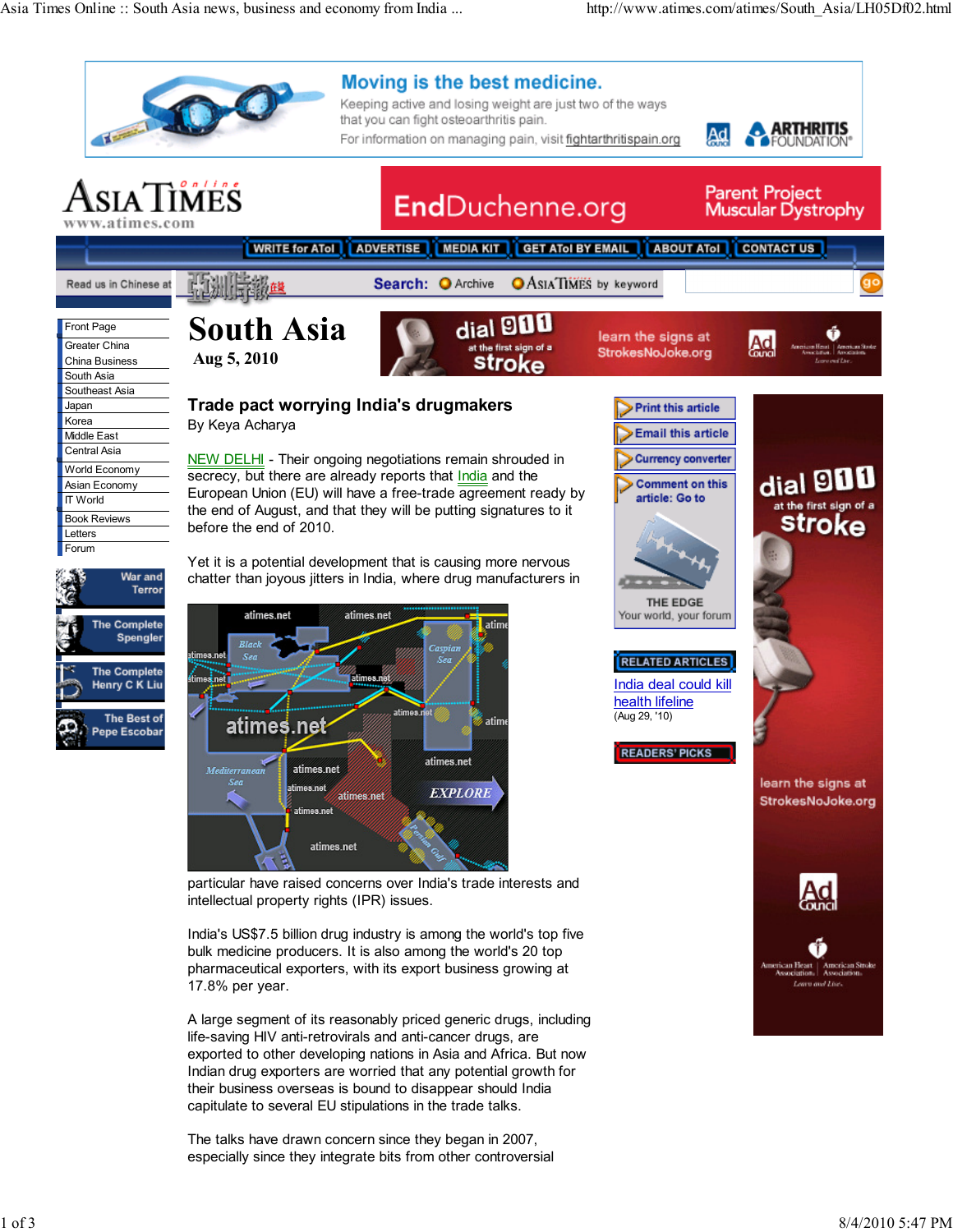bilateral negotiations between industrialized nations.

These include the Anti-Counterfeit Trade Agreement (ACTA), the World Customs Organizations's Standards to be Employed by Customs for Uniform Rights Enforcement (SECURE), and the World Health Organizations's (WHO) International Medical Products Anti-Counterfeiting Task Force (IMPACT).

ACTA, IMPACT, and SECURE have all drawn consistent protests from developing countries for being formulated in secrecy and without their consent.

More importantly, countries like India and Brazil say that ACTA's definition of counterfeit drugs is ambiguous enough to include generic drugs, while SECURE's IPR enforcement allows Interpol to decide by itself, or by a third party, what is counterfeit and seize it in transit.

As a result, they say, the definition of generic drugs has become restricted, in turn allowing their seizure in transit through EU countries. Essentially, such acts override previous laws under the Agreement on Trade-Related Aspects of Intellectual Property Rights (TRIPS) that allowed patented drugs classified as "essential" or crucial to health to be manufactured in developing countries.

On its website, the EU says that "nothing in the proposed agreement would limit India's freedom to produce and export life-saving drugs in accordance with the TRIPS agreement."

Officials at India's Department of Commerce, responsible for dealing with the EU and WTO issues, for their part were tightlipped when queried on the matter by IPS. In June, however, India's commerce and industry minister, Anand Sharma, in response to MP Maneka Gandhi's query in parliament on IPR and access to medicines in the India-EU talks, said, "Final positions have not emerged and therefore no agreement has been reached in any sector including IPRs."

Still, Gopal Krishnan, adviser to the Mumbai-based Indian Drug Manufacturers' Association (IDMA), notes, "What is being agreed on needs to be seen. None of us in the field have seen the document."

The concerns may not be unfounded. In 2009, the Mumbai-based Indian Drug Manufacturers Association (IDMA), with over 600 small, medium, and large Indian pharmaceutical companies as members, asked India's Ministry of Commerce to exclude the EU's clauses on IPR since these were already included in TRIPS.

An issue dropped in the World Intellectual Property Organization (IPO), the EU's terms of "patent linkage", whereby one patent is applicable worldwide, had apparently reappeared in the terms of the India-EU agreement.

In the meantime, cases of "fake medicines" have prompted global trade regulators to formulate anti-counterfeit measures.

In 2009-2010, for example, several consignments of fake anti-malarial medicines from China to Nigeria, labelled "made in India", caused India take the issue up with China. The latter country is reported to have "apologized" to Nigeria.

K M Gopakumar of Third World Network in New Delhi, says, however, that "the talks are extending the counterfeit concept to

## Ads by Google

#### Export Import **Worldwide**

Find Buyers and Suppliers at Global Foreign Trade Portal Go4WorldBusiness.Com

#### Modern Chinese **Coins**

Highest prices paid for rare coins Huge inventory and Free Shipping www.majesticrarities.com

#### Chinese Trade **Directory**

Wholesale Price from Manufacturers Join Us Today & Inquiry Directly! Made-in-China.com

## Anti Counterfeit **Strategy**

A new approach to develop your own protection and prevention strategy. www.ac-brains.com